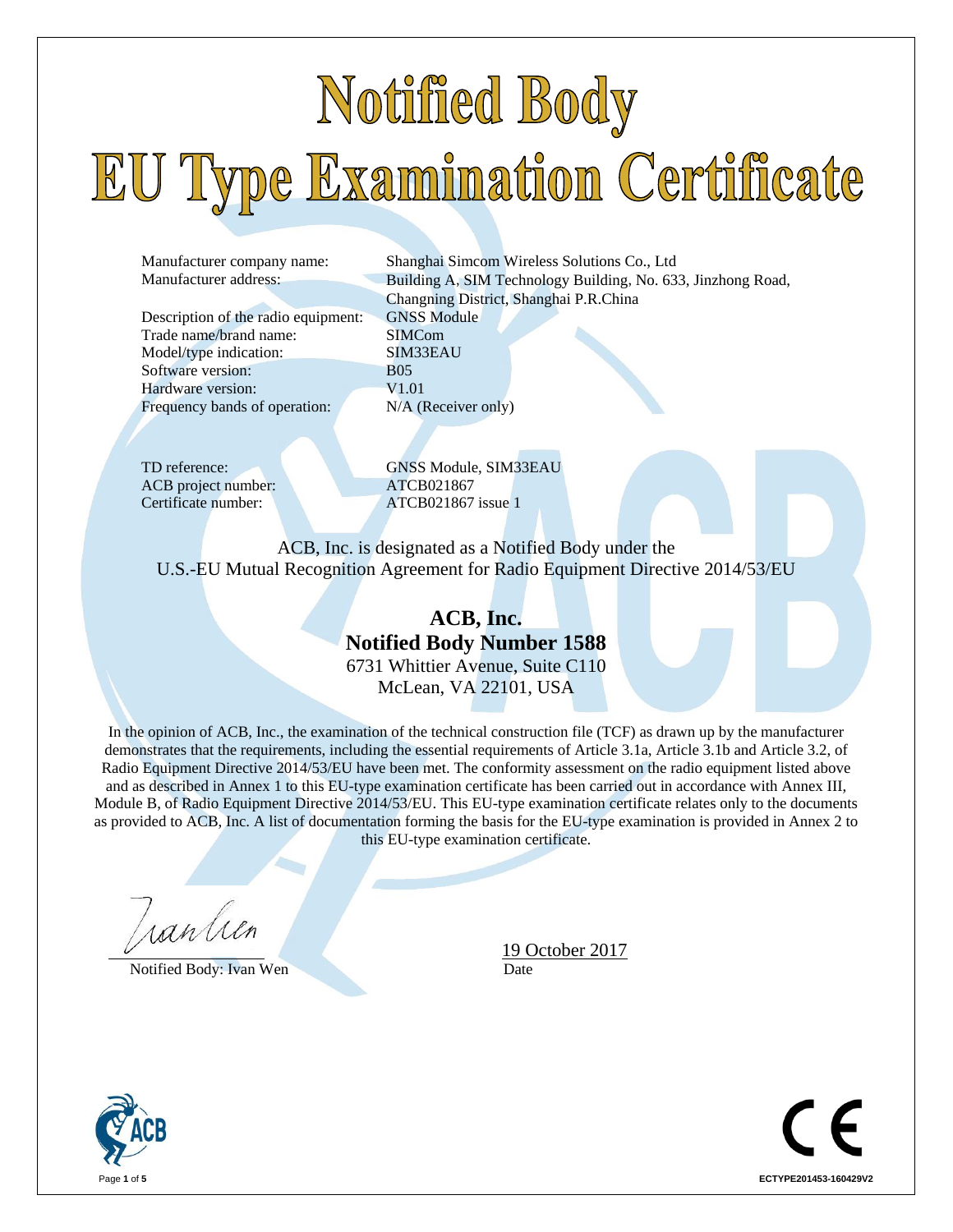#### **Annex 1 to EU-type examination certificate for Radio Equipment Directive 2014/53/EU Date of issue: 19 October 2017 TD reference: GNSS MODULE, SIM33EAU ACB project number/certificate number: ATCB021867, issue 1**

The radio equipment as described and documented in the technical documentation as drawn up by the manufacturer is a GNSS Module. It supports a GPS Receiver in the 1.5 GHz band. It supports a GLONASS Receiver in the 1.6 GHz band.

The module receiver has been assessed for use with cables of less than 3m length and not for use in automotive environments. When installing this module permanently into a host product to create a new Radio Equipment Directive device; the manufacturer responsible for the final product must assess if the combination of this module and the host equipment complies with the essential requirements of the RE Directive 2014/53/EU.

### **Details of operation:**

Description of service: GPS Receiver Transmit frequency: None Receive frequency: 1575.42 MHz

Description of service: Transmit frequency:

GLONASS Receiver None Receive frequency: 1602.00 MHz + (n \* 0.5625 MHz), n = -7, -6, -5, ..., 0, ..., 6)



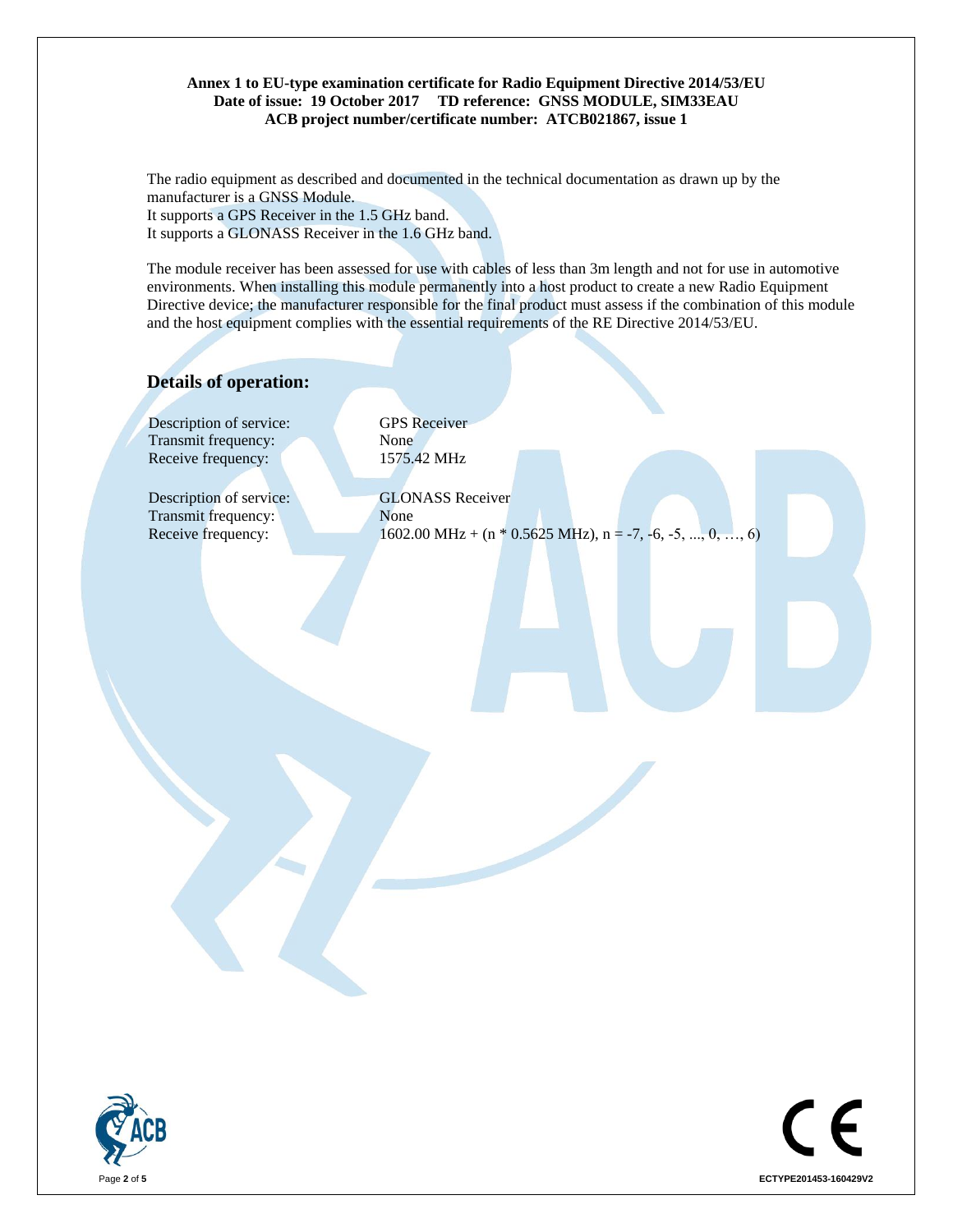## **Annex 2 to EU-type examination certificate for Radio Equipment Directive 2014/53/EU Date of issue: 19 October 2017 TCF reference: GNSS MODULE, SIM33EAU ACB project number/certificate number: ATCB021867, issue 1** 1 Test report: Report number: Dated: EMC UL15820170922CE036-2 09 October, 2017 Radio **UL15820170922CE036-1** 09 October, 2017 Product safety UL15820170922CE036-3 09 October, 2017  $\mathbb{R}^n$ 2 Technical documentation provided: Circuit diagram/schematics External photographs Internal photographs Label drawing/location Operational description Parts list/bill of materials PCB layout Test reports Test reports Test setup photographs EU declaration of conformity User manual Block diagram 3 Standards used to demonstrate conformity with the essential requirements of Radio Equipment Directive 2014/53/EU: Radio spectrum (Article 3.2): EN 303 413 V1.1.1 EMC (Article 3.1b): EN 301 489-1 V2.2.0 EN 301 489-19 V 2.1.0 RF safety (Article 3.1a): N/A Product safety (Article 3.1a): EN 60950-1:2006+A11:2009+A1:2010+A12:2011+A2:2013



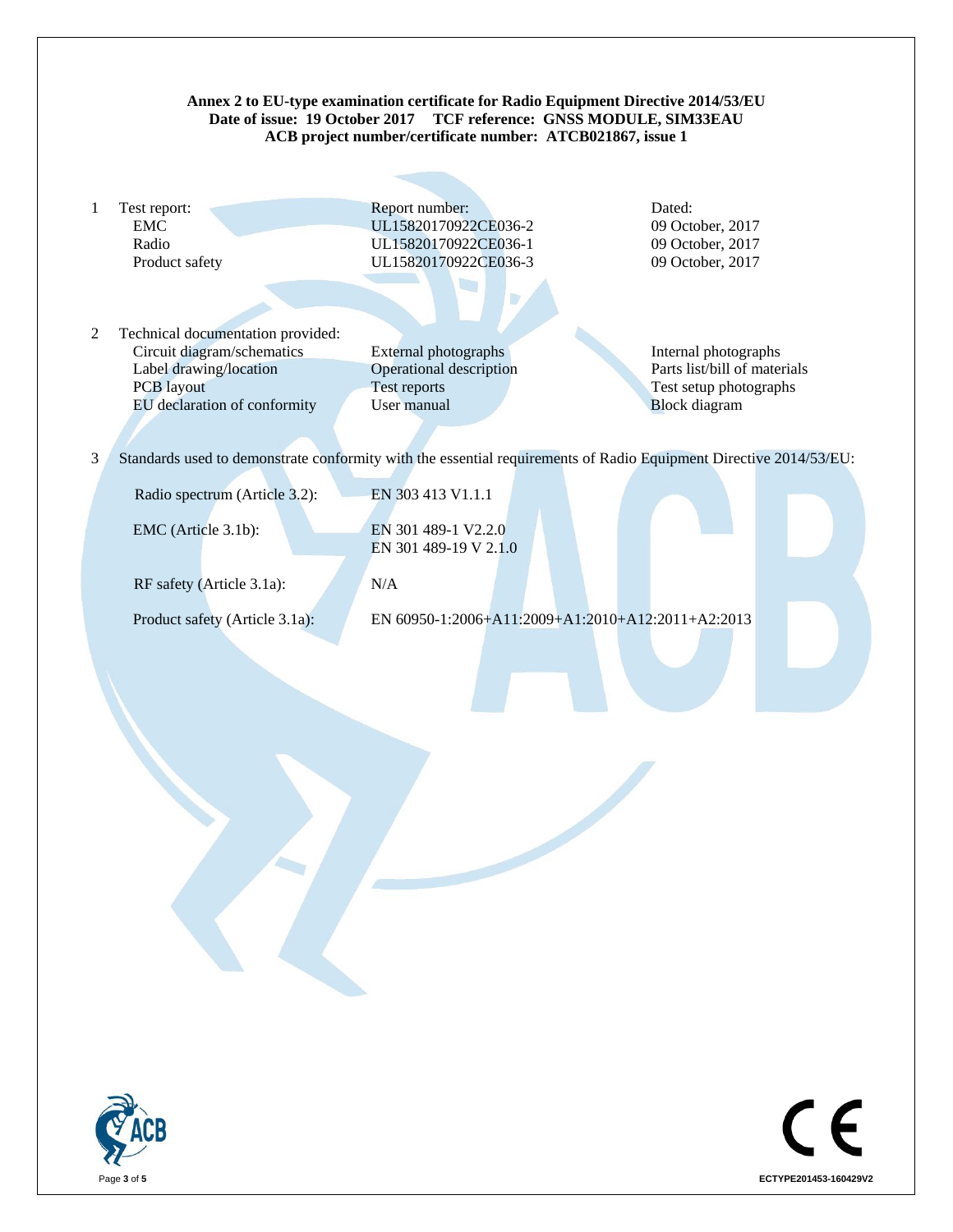#### **Annex 2 to EU-type examination certificate for Radio Equipment Directive 2014/53/EU Date of issue: 19 October 2017 TCF reference: GNSS MODULE, SIM33EAU ACB project number/certificate number: ATCB021867, issue 1**

#### 4 Additional information:

This is a Class 1 device.

Radio Equipment Directive 2014/53/EU, Article 10.4: Manufacturers shall keep the technical documentation and the EU declaration of conformity for 10 years after the radio equipment has been placed on the market.

Radio Equipment Directive 2014/53/EU, Article 10.6: Manufacturers shall ensure that radio equipment which they have placed on the market bears a type, batch or serial number or other element allowing its identification, or, where the size or nature of the radio equipment does not allow it, that the required information is provided on the packaging, or in a document accompanying the radio equipment.

Radio Equipment Directive 2014/53/EU, Article 10.7: Manufacturers shall indicate on the radio equipment their name, registered trade name or registered trade mark and the postal address at which they can be contacted or, where the size or nature of radio equipment does not allow it, on its packaging, or in a document accompanying the radio equipment. The address shall indicate a single point at which the manufacturer can be contacted. The contact details shall be in a language easily understood by end-users and market surveillance authorities.

Radio Equipment Directive 2014/53/EU, Article 10.8: Manufacturers shall ensure that the radio equipment is accompanied by instructions and safety information in a language which can be easily understood by consumers and other end-users, as determined by the Member State concerned. Instructions shall include the information required to use radio equipment in accordance with its intended use. Such information shall include, where applicable, a description of accessories and components, including software, which allow the radio equipment to operate as intended. Such instructions and safety information, as well as any labelling, shall be clear, understandable and intelligible.

The following information shall also be included in the case of radio equipment intentionally emitting radio waves: (a) frequency band(s) in which the radio equipment operates; (b) maximum radio-frequency power transmitted in the frequency band(s) in which the radio equipment operates.

Radio Equipment Directive 2014/53/EU, Article 10.9: Manufacturers shall ensure that each item of radio equipment is accompanied by a copy of the EU declaration of conformity or by a simplified EU declaration of conformity. Where a simplified EU declaration of conformity is provided, it shall contain the exact internet address where the full text of the EU declaration of conformity can be obtained.

Radio Equipment Directive 2014/53/EU, Article 10.10: In cases of restrictions on putting into service or of requirements for authorization of use, information available on the packaging shall allow the identification of the Member States or the geographical area within a Member State where restrictions on putting into service or requirements for authorization of use exist. Such information shall be completed in the instructions accompanying the radio equipment.

Radio Equipment Directive 2014/53/EU, Article 19.2: On account of the nature of radio equipment, the height of the CE marking affixed to radio equipment may be lower than 5 mm, provided that it remains visible and legible.

Radio Equipment Directive 2014/53/EU, Article 20.1: The CE marking shall be affixed visibly, legibly and indelibly to the radio equipment or to its data plate, unless that is not possible or not warranted on account of the nature of radio equipment. The CE marking shall also be affixed visibly and legibly to the packaging.